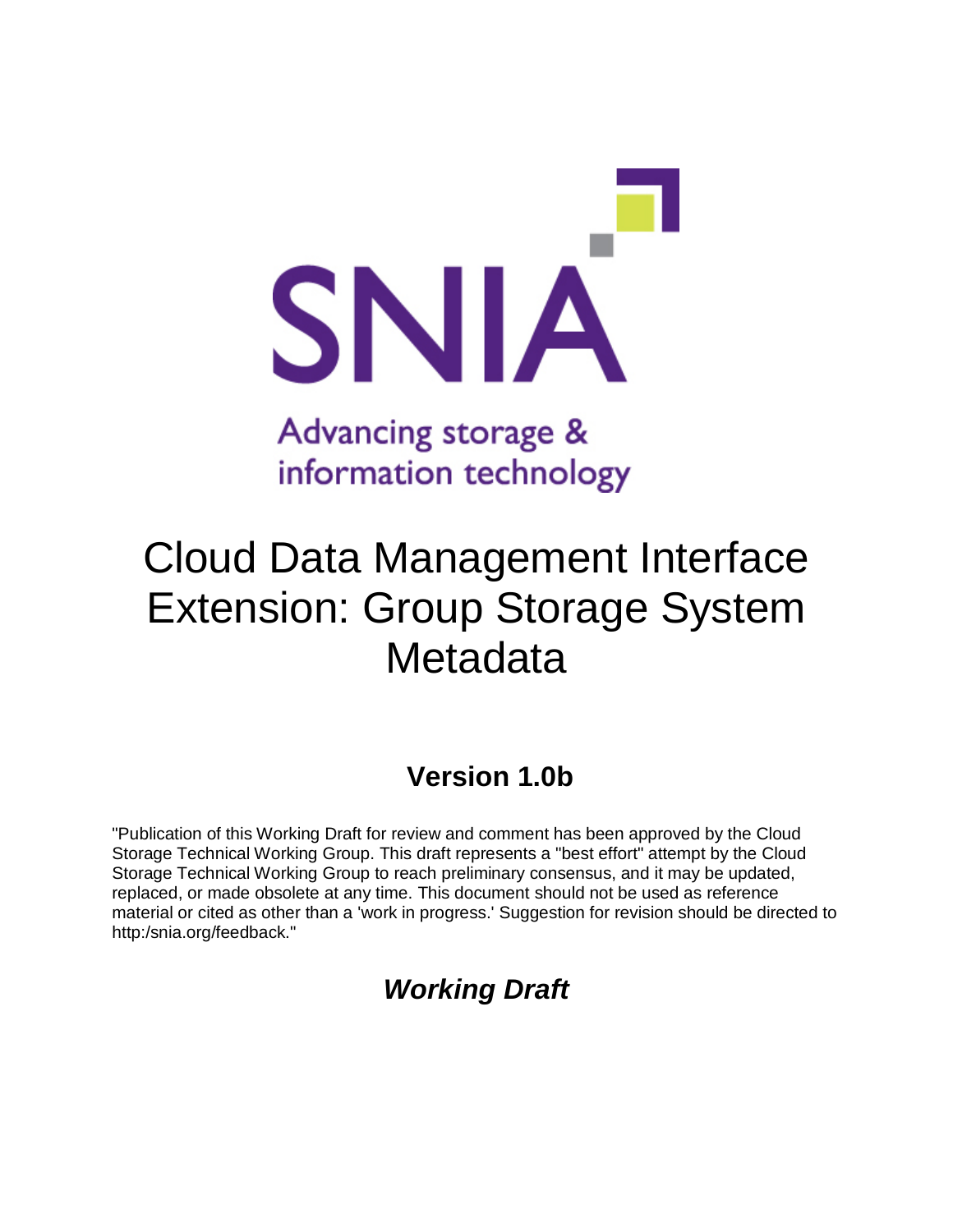| <b>Date</b> | <b>Version</b> | Bv                          | <b>Comments</b>  |
|-------------|----------------|-----------------------------|------------------|
| 2012-01-24  | 1.0a           | David Slik,<br>NetApp, Inc. | Initial Creation |
| 2012-01-26  | 1.0b           | Marie McMinn                | Minor edits.     |

The SNIA hereby grants permission for individuals to use this document for personal use only, and for corporations and other business entities to use this document for internal use only (including internal copying, distribution, and display) provided that:

- Any text, diagram, chart, table, or definition reproduced shall be reproduced in its entirety with no alteration, and,
- Any document, printed or electronic, in which material from this document (or any portion hereof) is reproduced shall acknowledge the SNIA copyright on that material, and shall credit the SNIA for granting permission for its reuse.

Other than as explicitly provided above, you may not make any commercial use of this document, sell any excerpt or this entire document, or distribute this document to third parties. All rights not explicitly granted are expressly reserved to SNIA.

Permission to use this document for purposes other than those enumerated above may be requested by e-mailing tcmd@snia.org. Please include the identity of the requesting individual and/or company and a brief description of the purpose, nature, and scope of the requested use.

Copyright © 2012 Storage Networking Industry Association.